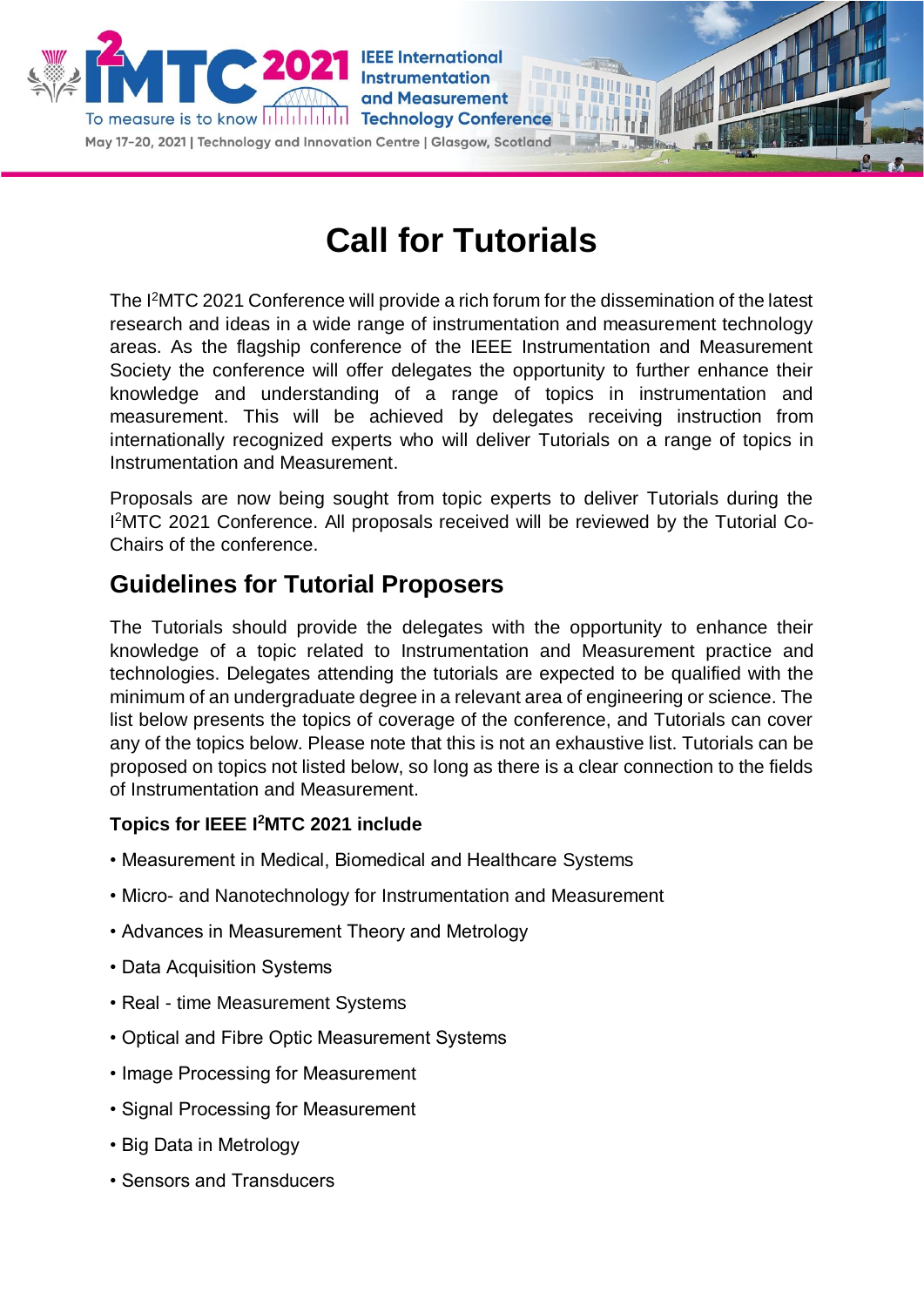- Measurement Systems for Robotics
- Measurement for Industry 4.0• Measurement for Advanced Manufacturing
- Measurement for the Energy and Power Industry
- Measurement in Environmental Monitoring
- Measurement in Agriculture, Food Production and Food Safety
- Measurement for the Automotive and Transportation Industry
- Measurement in Aerospace and Space Systems
- Circuits and Embedded Systems for Measurement
- Measurement for Communications and IoT
- Measurement for Non-Destructive Testing and Evaluation
- Measurement for Physical and Electromagnetic Quantities
- Measurement for Chemical and Biological Quantities
- Measurement for Renewable Energy Systems
- Measurement for the Oil and Gas Industry

### **Tutorial Proposal Format**

#### **Tutorial proposals should have a maximum of 4 pages. Proposals should address all of the sub-headings below:**

- 1. Title of the tutorial
- 2. Abstract (200 words maximum) to publicize the tutorial on the website
- 3. Length of the tutorial: One time slot (1h 30 min), Two time slots (3 h)
- 4. Names, addresses, and a short biography (up to 200 words) of each instructor(s)

5. A description of the technical issues that the tutorial will address, emphasizing its significance and timeliness

- 6. An outline of the tutorial content
- 7. Planned format of the tutorial, such as lecture or hands-on

8. Where appropriate, a description of past versions of the tutorial, including number of attendees, etc.

### **Tutorial Proposal Submission Process**

Proposers are invited to submit their Tutorial proposal by e-mail to the Tutorial Co-Chairs. As back-up, please also submit your proposals to the Conference Manager Laura LeBlanc (lleblanc@conferencecatalysts.com).